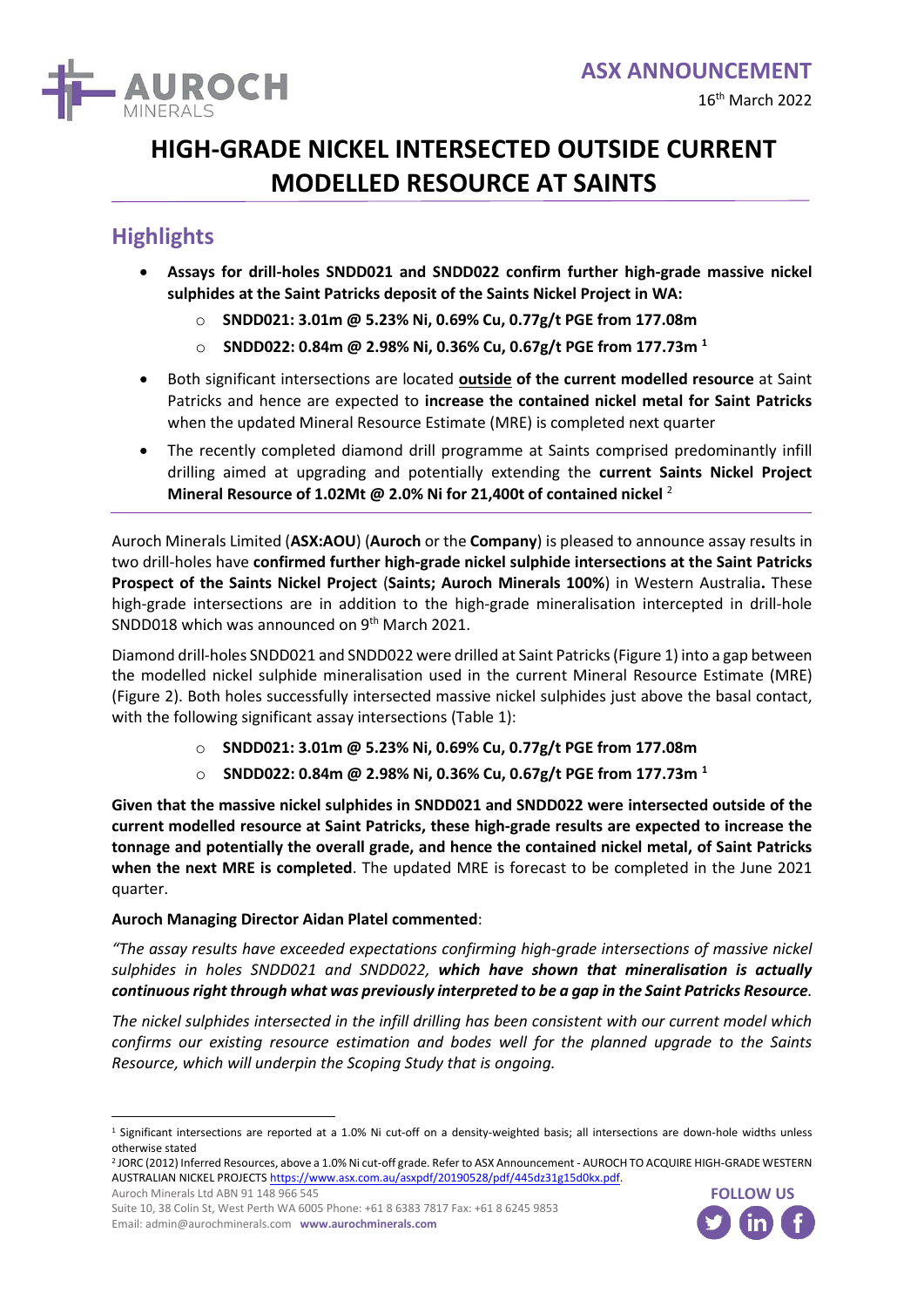

16th March 2022

*We eagerly await more assay results from this diamond drill programme at Saints, whilst we now turn our attention to upcoming drill programmes at our Leinster and Nepean Nickel Projects."*

Ten drill-holes for 2,667m of the diamond drill programme at Saints have been completed (Table 2), which is aimed at upgrading **the current Saints MRE of 1.02Mt @ 2.0% Ni for 21,400t of contained nickel <sup>1</sup>** from an Inferred Resource category to a predominantly Indicated Resource category. The majority of the programme has been infill drilling, including three holes specifically designed for metallurgical testwork required for the Saints Scoping Study. Seven of the holes have been drilled at the Saint Andrews deposit and three at the Saint Patricks deposit (Figure 1).



**Photograph 1 –** 3.01m of massive nickel sulphides grading 5.23% Ni from 177.08m in drill-hole SNDD021 at Saint Patricks

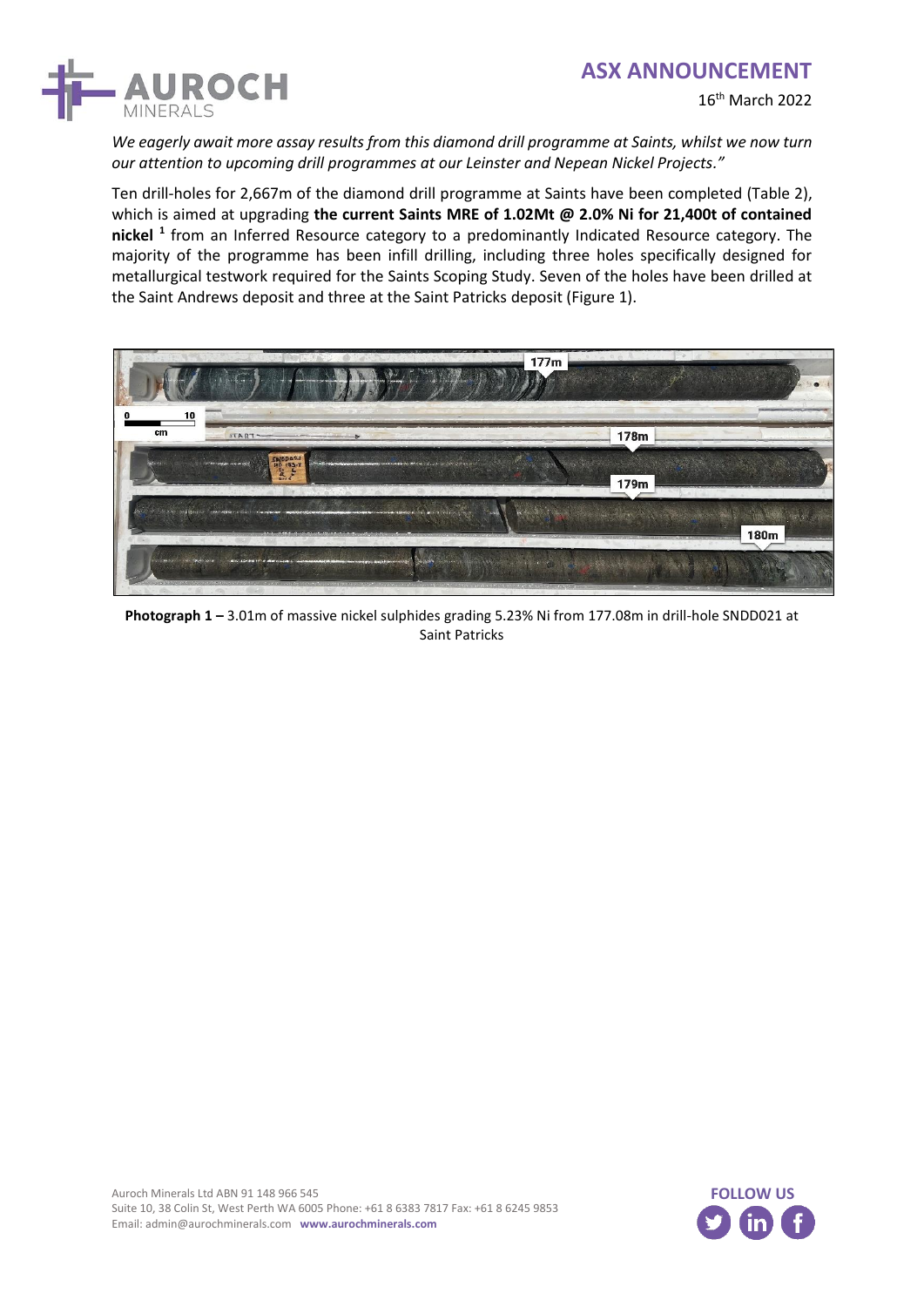

16th March 2022



**Figure 1 –** Map of the Saints Nickel Project showing historic collars and drill-holes from the recent diamond drill programme against interpreted geology and resource outline

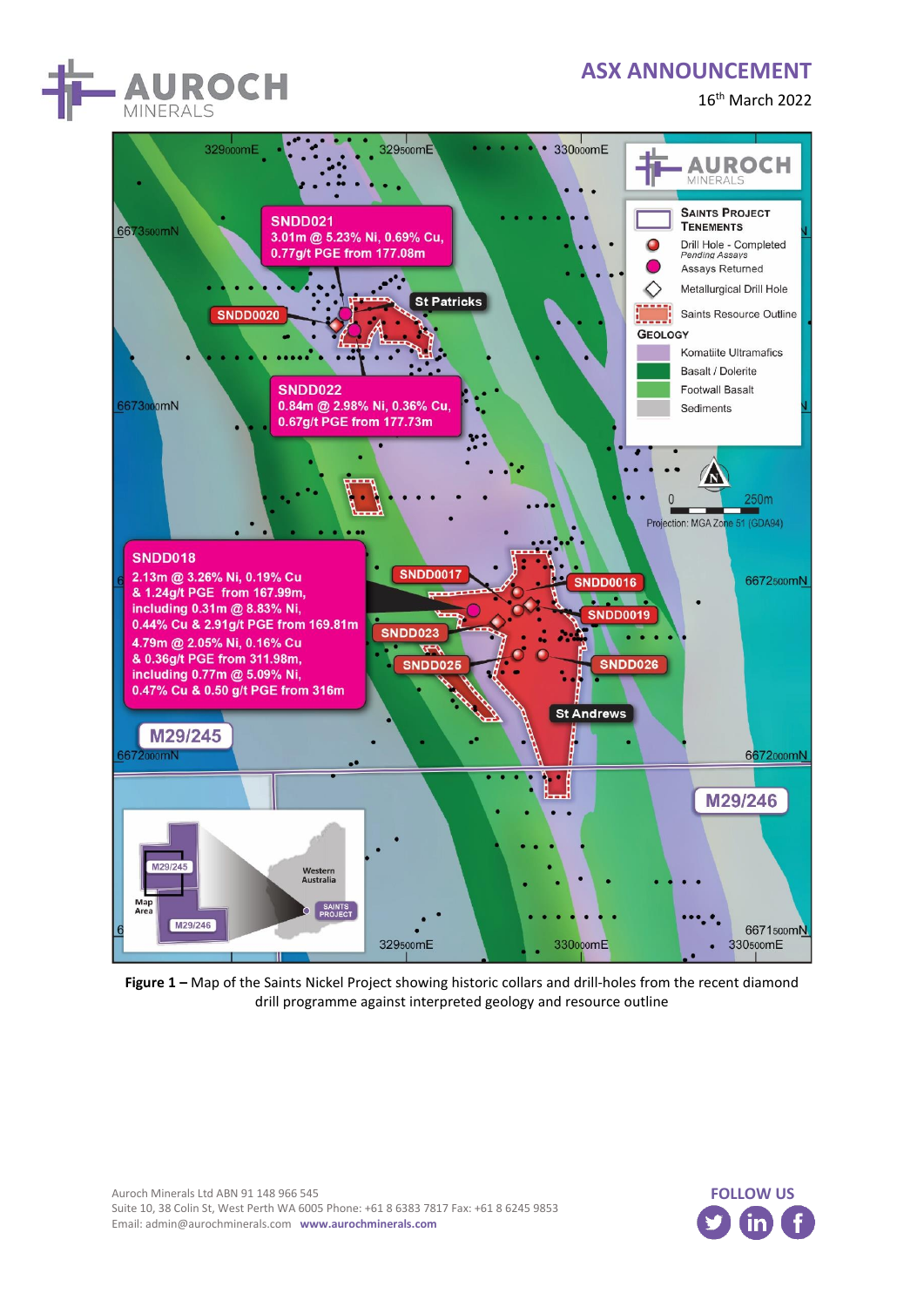





**Figure 2 –** Long-section of the current modelled resource at the Saint Patricks deposit showing intersected pierce points and significant intersections from current drill programme

This announcement has been authorised by the Board of Directors of the Company.

**-END-**

For further information visi[t www.aurochminerals.com](http://www.aurochminerals.com/) or contact:

Aidan Platel

**Managing Director** E: aplatel@aurochminerals.com

#### **Competent Persons Statement**

*The information in this report that relates to Exploration Results is based on and fairly represents information compiled by Mr Matthew McCarthy BSc (Hons), a Competent Person, who is a Member of the Australian Institute of Geoscientists. Mr McCarthy is the Company's Senior Geological Officer and has sufficient experience that is relevant to the style of mineralisation and type of deposit under consideration and to the activity being undertaken to qualify as a Competent Person as defined in the 2012 Edition of the Australasian Code for Reporting of Exploration Results, Mineral Resources and Ore Reserves. Mr McCarthy consents to the inclusion in the announcement of the matters based on his information in the form*  **Competent Persons Stateme**<br>*The information in this report ti*<br>*Mr Matthew McCarthy BSc (Ho<br>McCarthy is the Company's S<br>mineralisation and type of depoids as defined in the 2012 Edition<br>Reserves. Mr McCarthy consent<br>and c* 

Auroch Minerals Ltd ABN 91 148 966 545 Suite 10, 38 Colin St, West Perth WA 6005 Phone: +61 8 6383 7817 Fax: +61 8 6245 9853 Email: admin@aurochminerals.com **www.aurochminerals.com**

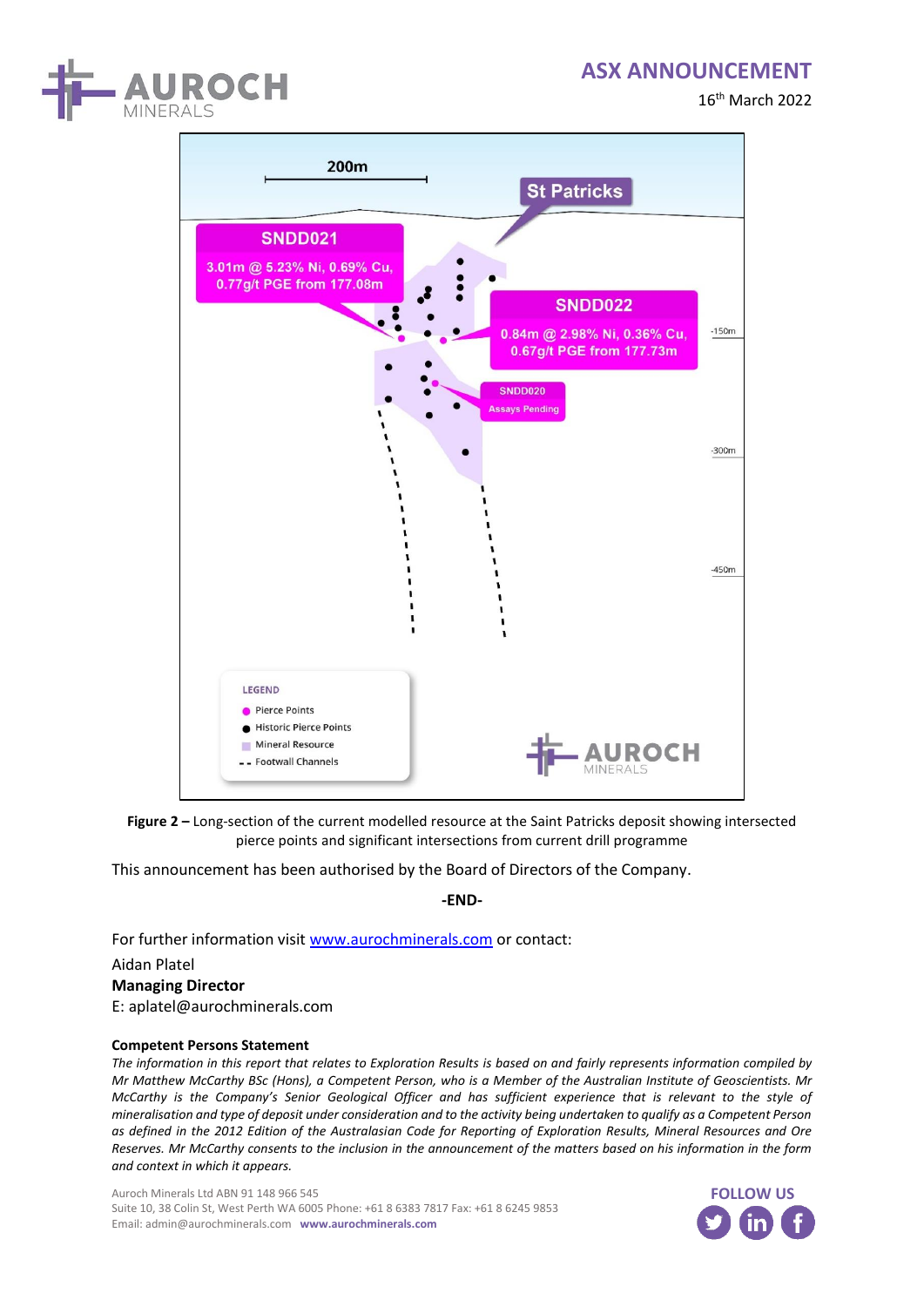

#### **Forward-Looking Statements**

*This document may include forward-looking statements. Forward-looking statements include, but are not limited to, statements concerning Auroch Minerals Limited's planned exploration programmes and other statements that are not historical facts. When used in this document, the words such as "could," "plan," "estimate," "expect," "intend," "may", "potential", "should," and similar expressions are forward-looking statements. Although Auroch Minerals Limited believes that its expectations reflected in these forward-looking statements are reasonable, such statements involve risks and uncertainties and no assurance can be given that actual results will be consistent with these forward-looking statements.*

**Table 1 –** Significant intersections from the recent diamond drill programme at Saints. Intersections shown are length and density weighted

| <b>HOLE ID</b> | <b>Including</b> | From (m)                 | To (m) | <b>Interval</b><br>(m) | <b>Ni %</b> | Cu % | <b>Combined</b><br>PGE (Pt+Pd)<br>g/t |
|----------------|------------------|--------------------------|--------|------------------------|-------------|------|---------------------------------------|
| <b>SNDD016</b> |                  | <b>Awaiting Assays</b>   |        |                        |             |      |                                       |
| SNDD017        |                  | <b>Awaiting Assays</b>   |        |                        |             |      |                                       |
|                |                  | 167.99                   | 170.12 | 2.13                   | 3.26        | 0.19 | 1.24                                  |
| <b>SNDD018</b> | Including        | 169.81                   | 170.12 | 0.31                   | 8.83        | 0.44 | 2.91                                  |
|                |                  | 311.98                   | 316.77 | 4.79                   | 2.05        | 0.16 | 0.36                                  |
|                | Including        | 316                      | 316.77 | 0.77                   | 5.09        | 0.47 | 0.5                                   |
| <b>SNDD019</b> |                  | Metallurgical drill-hole |        |                        |             |      |                                       |
| SNDD020        |                  | Metallurgical drill-hole |        |                        |             |      |                                       |
| SNDD021        |                  | 177.08                   | 180.09 | 3.01                   | 5.23        | 0.69 | 0.77                                  |
| <b>SNDD022</b> |                  | 177.73                   | 178.57 | 0.84                   | 2.98        | 0.36 | 0.67                                  |
| SNDD023        |                  | Metallurgical drill-hole |        |                        |             |      |                                       |
| SNDD024        |                  | <b>Awaiting Assays</b>   |        |                        |             |      |                                       |
| <b>SNDD025</b> |                  | <b>Awaiting Assays</b>   |        |                        |             |      |                                       |
| <b>SNDD026</b> |                  | <b>Awaiting Assays</b>   |        |                        |             |      |                                       |

**Table 2 –** Details of completed diamond drill-holes in the current drill programme at the Saints Nickel Project

| <b>HOLE ID</b> | <b>EASTING</b><br>(m) | <b>NORTHING</b><br>(m) | <b>ELEVATION</b><br>(m) | <b>AZIMUTH</b> | <b>DIP</b> | <b>FINAL</b><br><b>DEPTH</b><br>(m) |
|----------------|-----------------------|------------------------|-------------------------|----------------|------------|-------------------------------------|
| <b>SNDD016</b> | 329,818.3             | 6,672,490.6            | 365                     | 090            | $-70$      | 220                                 |
| <b>SNDD017</b> | 329,816.0             | 6,672,444.1            | 366                     | 090            | $-70$      | 240                                 |
| <b>SNDD018</b> | 329,682.7             | 6,672,440.4            | 365                     | 090            | $-72$      | 378                                 |
| SNDD019        | 329,851.4             | 6,672,453.3            | 362                     | 090            | $-75$      | 240                                 |
| <b>SNDD020</b> | 329,303.2             | 6,673,250.9            | 366                     | 090            | $-65$      | 200                                 |
| SNDD021        | 329,324.0             | 6,673,289.8            | 366                     | 090            | -60        | 240                                 |
| SNDD022        | 329,334.4             | 6,673,242.7            | 363                     | 090            | $-65$      | 295                                 |
| SNDD023        | 329,758.2             | 6,672,403.3            | 364                     | 090            | $-72$      | 285                                 |
| SNDD025        | 329,879.4             | 6,672,312.3            | 366                     | 088            | $-70$      | 248                                 |
| SNDD026        | 329,877.5             | 6,672,312.3            | 364                     | 092            | $-70$      | 321.9                               |

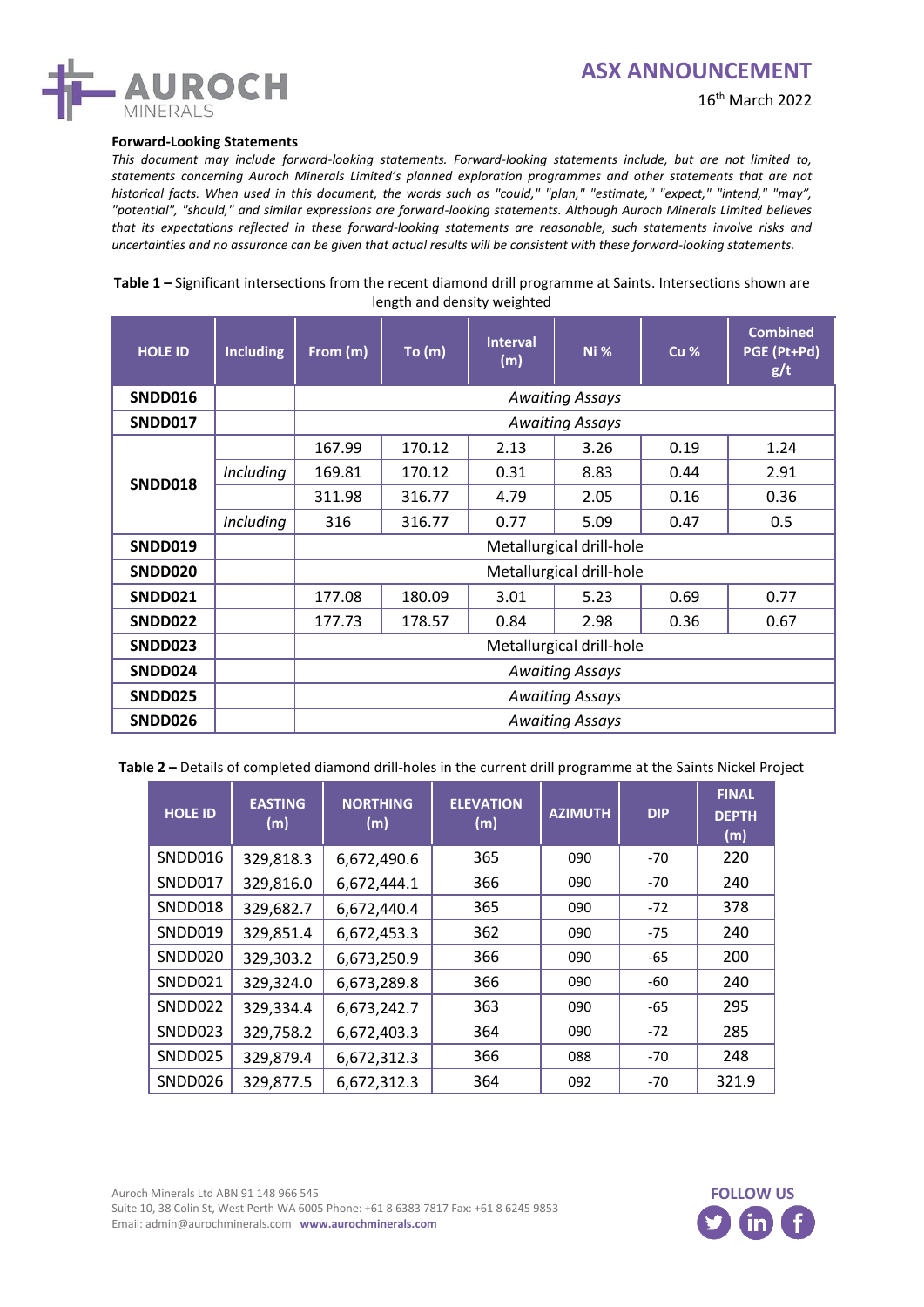

16th March 2022

## JORC Code, 2012 Edition, Table 1 Section 1: Sampling Techniques and Data

| <b>CRITERIA</b>                 | <b>EXPLANATION</b>                                                                                                                                                                                                                                                                                                                                                                                                                                                                                                                                                                                                                                                                                                                                                                                                                                                                                                                                                                                                                                                                                                                                               | <b>COMMENTARY</b>                                                                                                                                                                                                                                                                                                                                                                                                                                                                                                                                                                                                                                                                                                                                                                                                                                                                                                                                                                                                      |
|---------------------------------|------------------------------------------------------------------------------------------------------------------------------------------------------------------------------------------------------------------------------------------------------------------------------------------------------------------------------------------------------------------------------------------------------------------------------------------------------------------------------------------------------------------------------------------------------------------------------------------------------------------------------------------------------------------------------------------------------------------------------------------------------------------------------------------------------------------------------------------------------------------------------------------------------------------------------------------------------------------------------------------------------------------------------------------------------------------------------------------------------------------------------------------------------------------|------------------------------------------------------------------------------------------------------------------------------------------------------------------------------------------------------------------------------------------------------------------------------------------------------------------------------------------------------------------------------------------------------------------------------------------------------------------------------------------------------------------------------------------------------------------------------------------------------------------------------------------------------------------------------------------------------------------------------------------------------------------------------------------------------------------------------------------------------------------------------------------------------------------------------------------------------------------------------------------------------------------------|
| <b>Sampling</b><br>techniques   | Nature and quality of sampling (eg cut<br>$\bullet$<br>channels, random chips, or specific<br>specialised industry standard<br>measurement tools appropriate to the<br>minerals under investigation, such as down<br>hole gamma sondes, or handheld XRF<br>instruments, etc). These examples should<br>not be taken as limiting the broad meaning<br>of sampling.<br>Include reference to measures taken to<br>$\bullet$<br>ensure sample representivity and the<br>appropriate calibration of any<br>measurement tools or systems used.<br>Aspects of the determination of<br>$\bullet$<br>mineralisation that are Material to the<br>Public Report. In cases where 'industry<br>standard' work has been done this would<br>be relatively simple (eg 'reverse circulation<br>drilling was used to obtain 1m samples<br>from which 3kg was pulverised to produce<br>a 30g charge for fire assay'). In other cases<br>more explanation may be required, such as<br>where there is coarse gold that has<br>inherent sampling problems. Unusual<br>commodities or mineralisation types (eg<br>submarine nodules) may warrant<br>disclosure of detailed information. | <b>Drilling</b><br>Auroch Minerals Limited:<br>Nickel mineralisation at Saints has been<br>sampled from the following drilling<br>techniques:<br>Diamond Core - half core samples with a<br>$\bullet$<br>maximum of 1.2m and minimum 0.2m<br>length.<br>RC drilling - 1m samples of pulverised<br>$\bullet$<br>chips, approximately 3kg's is collected in<br>individual calico bags<br>Air Core drilling creates single metre<br>sample of drill chips; however samples are<br>composited every 3 metres, with the end<br>of hole sample consisting of a 1m sample.<br><b>DHEM Parameters:</b><br>Contractor:<br><b>SGC Niche Acquisition</b><br>Configuration:<br>Down-hole EM (DHEM)<br>Tx Loop size:<br>300x300m to 350x450m,<br>single turn<br>Transmitter:<br>TTX2<br>Receiver:<br>Smartem24<br>Sensor:<br>DigiAtlantis<br>Station spacing:<br>2m to 10 m<br>Tx Freq:<br>$0.5$ Hz<br>50%<br>Duty cycle:<br>Current:<br>$^{\sim}68-75$ Amp<br>Stacks:<br>64<br>Readings:<br>2-3 repeatable readings<br>per station |
| <b>Drilling techniques</b>      | Drill type (eg core, reverse circulation,<br>$\bullet$<br>open-hole hammer, rotary air blast, auger,<br>Bangka, sonic, etc) and details (eg core<br>diameter, triple or standard tube, depth of<br>diamond tails, face-sampling bit or other<br>type, whether core is oriented and if so, by<br>what method, etc).                                                                                                                                                                                                                                                                                                                                                                                                                                                                                                                                                                                                                                                                                                                                                                                                                                               | Diamond Core (DD) drilling is referenced in<br>$\bullet$<br>this report. Core is oriented and retrieved<br>via double or triple tube methods.                                                                                                                                                                                                                                                                                                                                                                                                                                                                                                                                                                                                                                                                                                                                                                                                                                                                          |
| <b>Drill sample</b><br>recovery | Method of recording and assessing core<br>$\bullet$<br>and chip sample recoveries and results<br>assessed.<br>Measures taken to maximise sample<br>$\bullet$<br>recovery and ensure representative nature<br>of the samples.<br>Whether a relationship exists between<br>٠<br>sample recovery and grade and whether<br>sample bias may have occurred due to<br>preferential loss/gain of fine/coarse<br>material.                                                                                                                                                                                                                                                                                                                                                                                                                                                                                                                                                                                                                                                                                                                                                | DD core recovery is measured and<br>$\bullet$<br>recorded by Auroch staff and contractors.<br>No relationship between sample recovery<br>$\bullet$<br>and grade has been yet observed and no<br>sample bias is believed to have occurred.                                                                                                                                                                                                                                                                                                                                                                                                                                                                                                                                                                                                                                                                                                                                                                              |

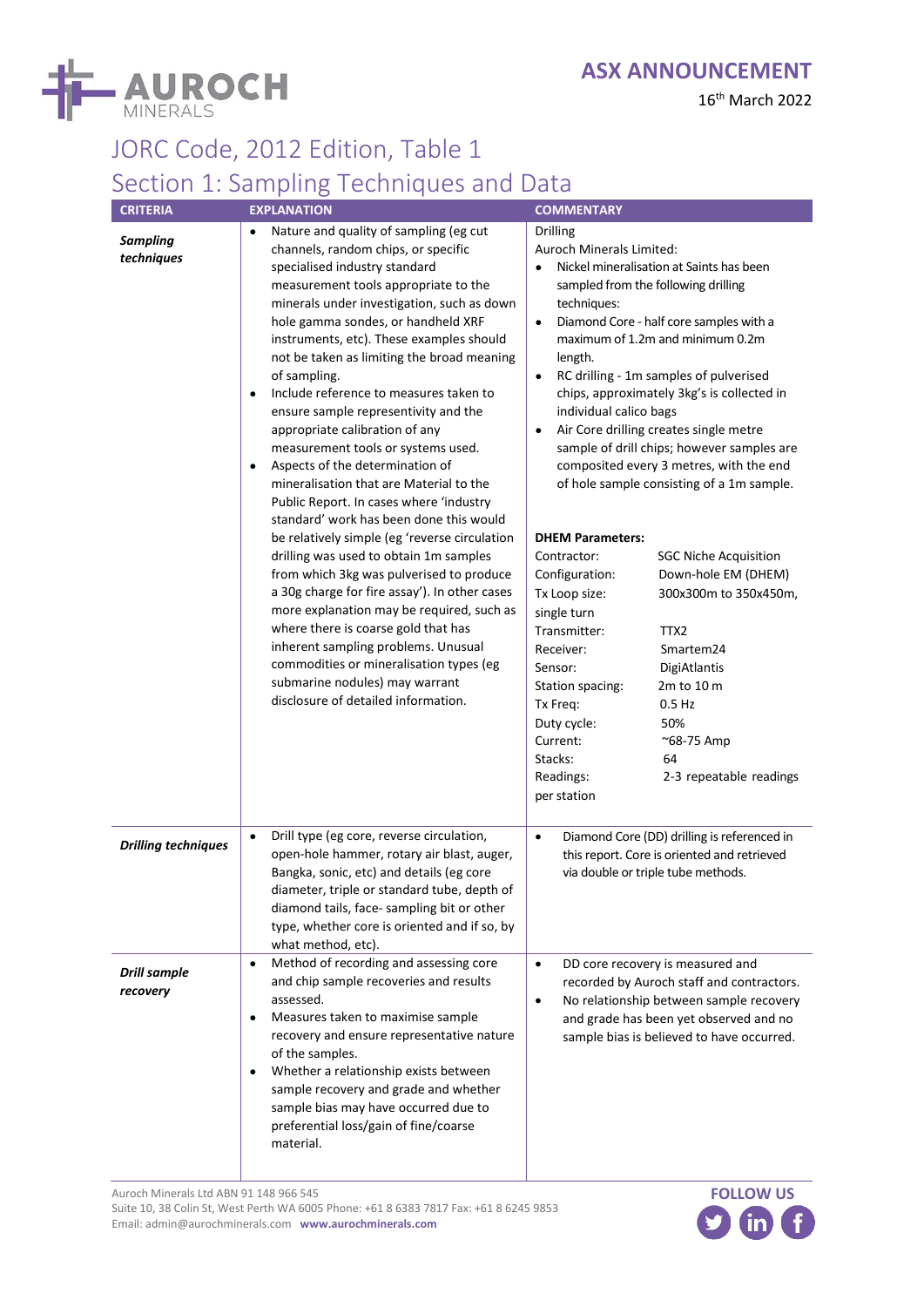

16th March 2022

| <b>CRITERIA</b>                                         | <b>EXPLANATION</b>                                                                                                                                                                                                                                                                                                                                                                                                                                                                                                                                                                                                                                                                                                                                                     | <b>COMMENTARY</b>                                                                                                                                                                                                                                                                                                                                                                                                                                                                                                                                                                                                                                                                                                                                                                                                                                   |
|---------------------------------------------------------|------------------------------------------------------------------------------------------------------------------------------------------------------------------------------------------------------------------------------------------------------------------------------------------------------------------------------------------------------------------------------------------------------------------------------------------------------------------------------------------------------------------------------------------------------------------------------------------------------------------------------------------------------------------------------------------------------------------------------------------------------------------------|-----------------------------------------------------------------------------------------------------------------------------------------------------------------------------------------------------------------------------------------------------------------------------------------------------------------------------------------------------------------------------------------------------------------------------------------------------------------------------------------------------------------------------------------------------------------------------------------------------------------------------------------------------------------------------------------------------------------------------------------------------------------------------------------------------------------------------------------------------|
| Logging                                                 | Whether core and chip samples have been<br>geologically and geotechnically logged to a<br>level of detail to support appropriate<br>Mineral Resource estimation, mining<br>studies and metallurgical studies.<br>Whether logging is qualitative or<br>٠<br>quantitative in nature. Core (or costean,<br>channel, etc) photography.<br>The total length and percentage of the<br>$\bullet$<br>relevant intersections logged.                                                                                                                                                                                                                                                                                                                                            | Auroch Minerals Limited:<br>Drill core is lithologically and structurally<br>$\bullet$<br>logged by Geologists in the field.<br>Drill chips are lithologically logged by<br>$\bullet$<br>Geologists in the field<br>Logging is qualitative, recording rock type<br>$\bullet$<br>and mineral abundance<br>Logging of RC & AC chips is conducted on<br>$\bullet$<br>a 1 metre sample size.<br>Logging of DD core is conducted on<br>$\bullet$<br>lithological boundaries.<br>Historic:<br>Geological logging data collected to date is<br>sufficiently detailed. At this stage detailed<br>geotechnical logging is not required.<br>Geological logging is intrinsically<br>qualitative.<br>Historic drill holes were geologically logged<br>by previous operators and these data are<br>available to Auroch Minerals.                                 |
| Sub-sampling<br>techniques and<br>sample<br>preparation | If core, whether cut or sawn and whether<br>$\bullet$<br>quarter, half or all core taken.<br>If non-core, whether riffled, tube sampled,<br>$\bullet$<br>rotary split, etc and whether sampled wet<br>or dry.<br>For all sample types, the nature, quality<br>$\bullet$<br>and appropriateness of the sample<br>preparation technique.<br>Quality control procedures adopted for all<br>$\bullet$<br>sub-sampling stages to maximise<br>representivity of samples.<br>Measures taken to ensure that the<br>$\bullet$<br>sampling is representative of the in situ<br>material collected, including for instance<br>results for field duplicate/second-half<br>sampling.<br>Whether sample sizes are appropriate to<br>the grain size of the material being<br>sampled. | Auroch Minerals Limited:<br>Diamond core is sawn in half with half used<br>$\bullet$<br>for sampling and the other half retained<br>for future reference.<br>1m RC percussion, sample is split via a<br>$\bullet$<br>cyclone and cone splitter attached to the<br>drill rig to produce a bagged 3kg sample.<br>Certified reference material and blank<br>$\bullet$<br>material are inserted every 20 samples as<br>per company QAQC procedure for both DD<br>& RC.<br>Field duplicates collected from the Cyclone<br>and cone splitter are inserted every 60<br>samples<br>No further sub sampling has been<br>conducted<br>3m AC sample composites are scooped<br>from sample piles to create a 3kg bagged<br>sample.<br>Certified reference material are inserted<br>$\bullet$<br>every 30 samples as per the company Air<br>Core QAQC procedure. |
|                                                         |                                                                                                                                                                                                                                                                                                                                                                                                                                                                                                                                                                                                                                                                                                                                                                        | Historic:<br>1m RC percussion, maximum 1m length<br>core samples, or as close as reasonable<br>within geological boundaries, are<br>considered appropriate for the style of<br>mineralisation being targeted.<br>Historic drill holes were logged at level of<br>detail to ensure sufficient geological<br>understanding to allow representative<br>selection of sample intervals.<br>Sampling QAQC measures taken by<br>$\bullet$<br>previous operators not fully documented.                                                                                                                                                                                                                                                                                                                                                                      |

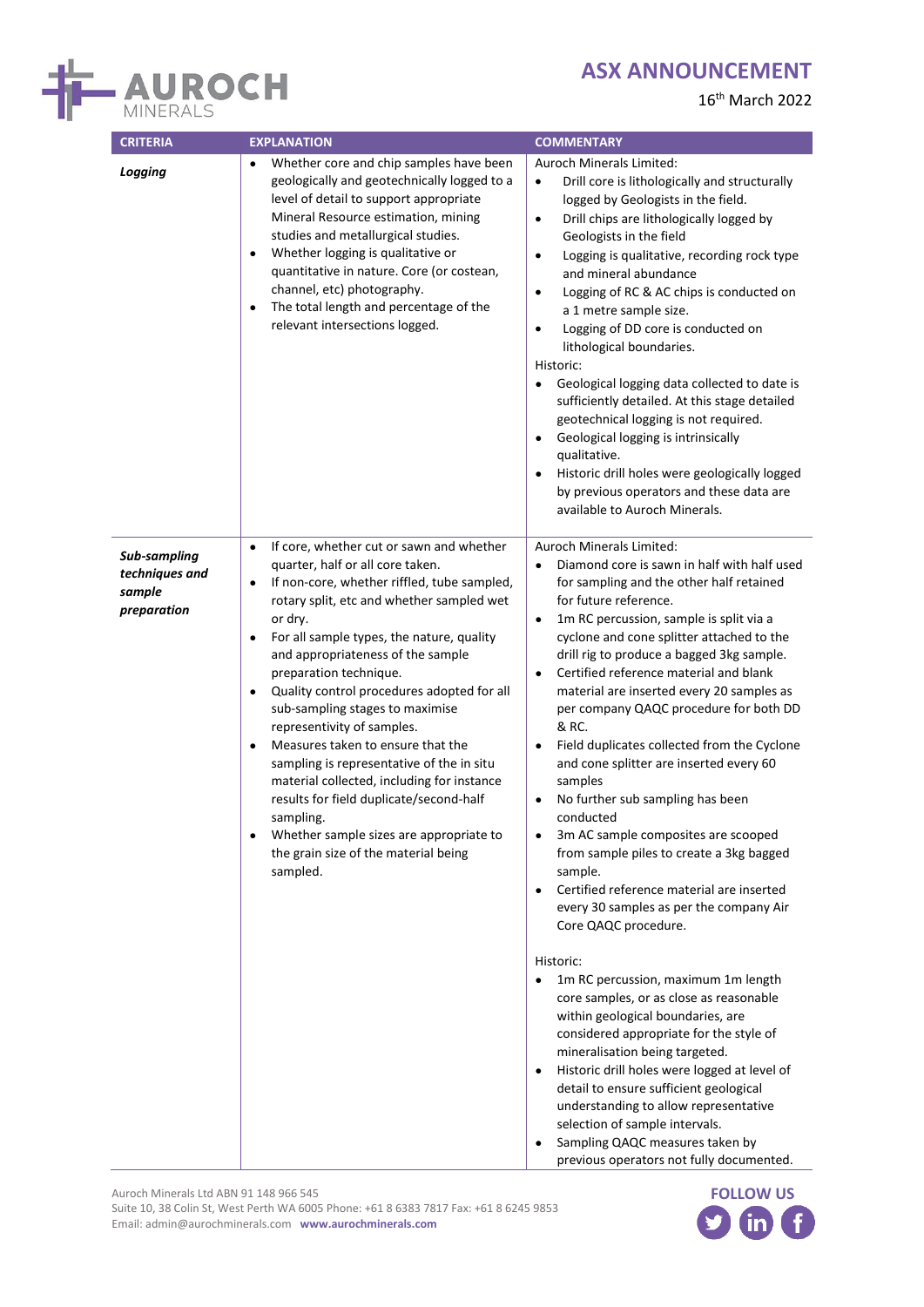

16th March 2022

| <b>CRITERIA</b>                                         | <b>EXPLANATION</b>                                                                                                                                                                                                                                                                                                                                                                                                                                                                                                                                                                                                                                                                | <b>COMMENTARY</b>                                                                                                                                                                                                                                                                                                                                                                                                                                                                                                                                                                                                                                                                                                                                                                                                                                                                                                                                        |
|---------------------------------------------------------|-----------------------------------------------------------------------------------------------------------------------------------------------------------------------------------------------------------------------------------------------------------------------------------------------------------------------------------------------------------------------------------------------------------------------------------------------------------------------------------------------------------------------------------------------------------------------------------------------------------------------------------------------------------------------------------|----------------------------------------------------------------------------------------------------------------------------------------------------------------------------------------------------------------------------------------------------------------------------------------------------------------------------------------------------------------------------------------------------------------------------------------------------------------------------------------------------------------------------------------------------------------------------------------------------------------------------------------------------------------------------------------------------------------------------------------------------------------------------------------------------------------------------------------------------------------------------------------------------------------------------------------------------------|
| <b>Quality of assay</b><br>data and<br>laboratory tests | The nature, quality and appropriateness of<br>$\bullet$<br>the assaying and laboratory procedures<br>used and whether the technique is<br>considered partial or total.<br>For geophysical tools, spectrometers,<br>$\bullet$<br>handheld XRF instruments, etc, the<br>parameters used in determining the<br>analysis including instrument make and<br>model, reading times, calibrations factors<br>applied and their derivation, etc.<br>Nature of quality control procedures<br>$\bullet$<br>adopted (eg standards, blanks, duplicates,<br>external laboratory checks) and whether<br>acceptable levels of accuracy (i.e. lack of<br>bias) and precision have been established. | Auroch Minerals Limited:<br>ALS Minerals, multi element analysis method<br>$\bullet$<br>ME-ICP61 utilised for all samples, consisting<br>of multi acid digestion with HF and ICP-AES<br>analysis. Over limit method Ni-OG62H for<br>ore grade Ni consisting of four acid digestion<br>with ICP-AES analysis. PGM-ICP23 fire assay<br>ICP-AES finish method used selectively for<br>samples considered to contain Pt, Pd & Au.<br>All methods are considered suitable for the<br>style of mineralisation targeted.<br>Certified Reference Material (CRM's)and<br>$\bullet$<br>quartz blank (Blanks) samples are inserted<br>1:20 for DD & RC and 1:30 for AC as part of<br>Auroch's QAQC procedure. Accuracy and<br>performance of CRM's and Blanks are<br>considered after results are received.<br>Field duplicates collected from the Cyclone<br>$\bullet$<br>and cone splitter are inserted every 60<br>samples                                       |
| <b>Verification of</b><br>sampling and<br>assaying      | The verification of significant intersections<br>$\bullet$<br>by either independent or alternative<br>company personnel.<br>The use of twinned holes.<br>$\bullet$<br>Documentation of primary data, data entry<br>٠<br>procedures, data verification, data storage<br>(physical and electronic) protocols.<br>Discuss any adjustment to assay data.<br>$\bullet$                                                                                                                                                                                                                                                                                                                 | Auroch Minerals Limited:<br>No third party verification has been<br>$\bullet$<br>completed to date<br>Drill holes have not been twinned<br>$\bullet$<br>All primary paper data is held on site,<br>$\bullet$<br>digitised data is held in a managed<br>database off site.<br>No adjustments to assays have occurred.<br>$\bullet$<br>Historic:<br>All historic drilling data including collar<br>coordinates, hole orientation surveys, total<br>depth, sampling intervals and lithological<br>logging were collated from statutory<br>annual reports and historic digital data files<br>and verified by Auroch's Geologists.<br>No indication of drill holes being twinned<br>$\bullet$<br>by previous workers has been observed or<br>documented.<br>It is assumed that industry best practice<br>$\bullet$<br>was used for collection, verification and<br>storage of historic data.<br>No adjustments to assay data were<br>$\bullet$<br>undertaken. |
| <b>Location of data</b><br>points                       | Accuracy and quality of surveys used to<br>$\bullet$<br>locate drill holes (collar and down-hole<br>surveys), trenches, mine workings and<br>other locations used in Mineral Resource<br>estimation.<br>Specification of the grid system used.<br>$\bullet$<br>Quality and adequacy of topographic<br>$\bullet$<br>control.                                                                                                                                                                                                                                                                                                                                                       | Auroch Minerals Limited:<br>Drill collars were surveyed in GDA94/MGA<br>$\bullet$<br>Zone 51 datum for Saints by handheld GPS<br>+-5m accuracy<br>At completion of programme drill collars will<br>$\bullet$<br>be surveyed using a Differential GPS +- 0.1m<br>accuracy.                                                                                                                                                                                                                                                                                                                                                                                                                                                                                                                                                                                                                                                                                |

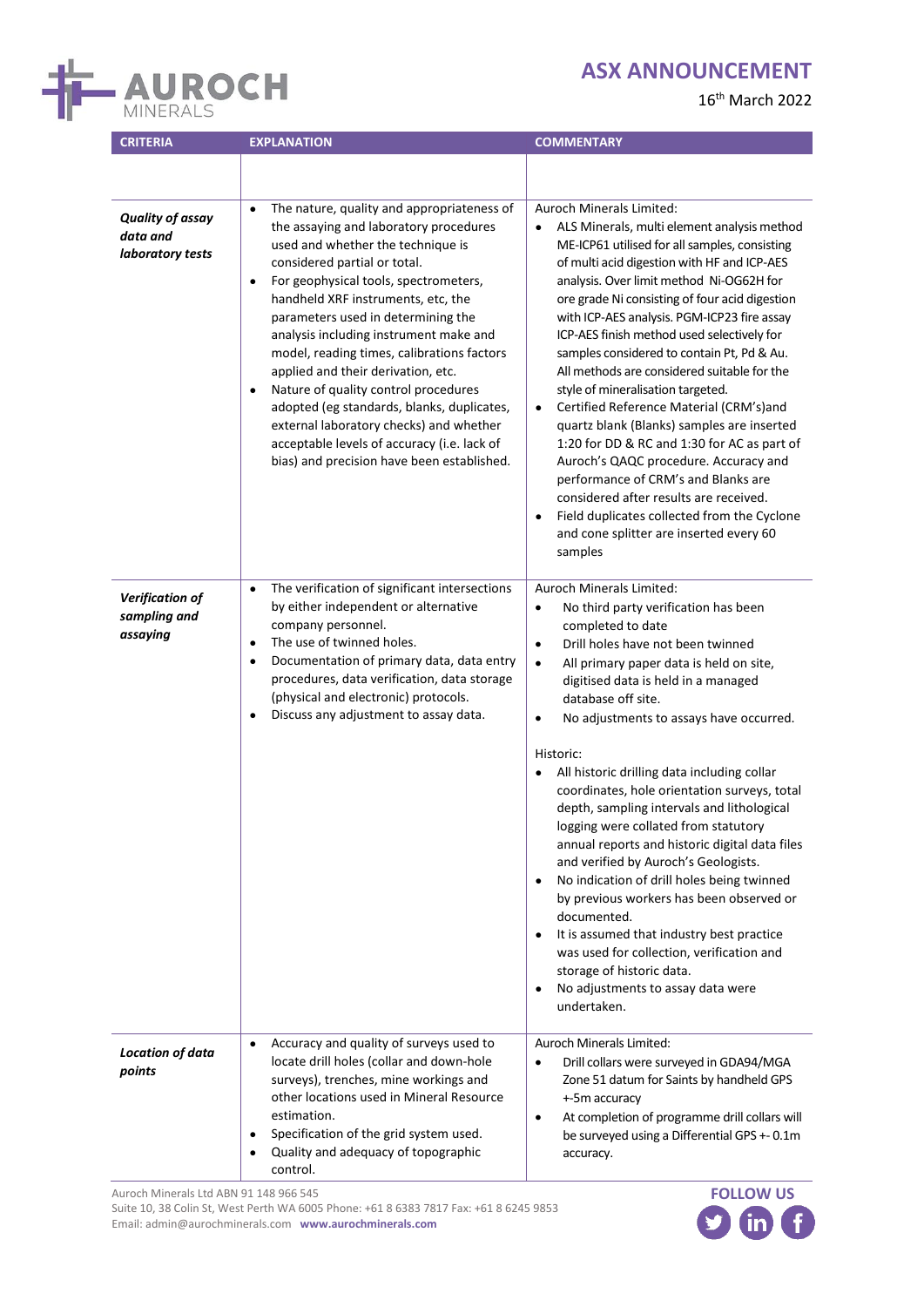

16th March 2022

| <b>CRITERIA</b>                                                         | <b>EXPLANATION</b>                                                                                                                                                                                                                                                                                                                                                                                            | <b>COMMENTARY</b>                                                                                                                                                                                                                                                                                                                                                                                                                                                                                                                                                                                                                                                                                                                                                   |
|-------------------------------------------------------------------------|---------------------------------------------------------------------------------------------------------------------------------------------------------------------------------------------------------------------------------------------------------------------------------------------------------------------------------------------------------------------------------------------------------------|---------------------------------------------------------------------------------------------------------------------------------------------------------------------------------------------------------------------------------------------------------------------------------------------------------------------------------------------------------------------------------------------------------------------------------------------------------------------------------------------------------------------------------------------------------------------------------------------------------------------------------------------------------------------------------------------------------------------------------------------------------------------|
| Data spacing and<br>distribution                                        | Data spacing for reporting of Exploration<br>Results.<br>Whether the data spacing and distribution<br>$\bullet$<br>is sufficient to establish the degree of<br>geological and grade continuity<br>appropriate for the Mineral Resource and<br>Ore Reserve estimation procedure(s) and<br>classifications applied.<br>Whether sample compositing has been<br>$\bullet$<br>applied.                             | Auroch Minerals Limited:<br>Drill data spacing of historic drill data is<br>$\bullet$<br>sufficient to establish the degree of<br>geological and grade continuity<br>appropriate for estimating an Inferred Ni<br>Resource.                                                                                                                                                                                                                                                                                                                                                                                                                                                                                                                                         |
| <b>Orientation of data</b><br>in relation to<br>geological<br>structure | Whether the orientation of sampling<br>$\bullet$<br>achieves unbiased sampling of possible<br>structures and the extent to which this is<br>known, considering the deposit type.<br>If the relationship between the drilling<br>orientation and the orientation of key<br>mineralised structures is considered to<br>have introduced a sampling bias, this<br>should be assessed and reported if<br>material. | Auroch Minerals Limited:<br>Drill holes azimuth is nominally planned<br>$\bullet$<br>perpendicular to stratigraphic strike<br>$\bullet$<br>Drill hole dip is regarded suitable for<br>subvertical stratigraphy and provides a<br>near true width intersection to minimise<br>orientation bias.<br>Historic:<br>Historical drill holes were oriented, as far<br>$\bullet$<br>as reasonably practical, to intersect the<br>centre of the targeted mineralised zone<br>perpendicular to the interpreted strike<br>orientation of the mineralised zone.<br>The geometry of drill holes relative to the<br>$\bullet$<br>mineralised zones achieves unbiased<br>sampling of this deposit type.<br>No orientation-based sampling bias has<br>$\bullet$<br>been identified. |
| <b>Sample security</b>                                                  | The measures taken to ensure sample<br>$\bullet$<br>security.                                                                                                                                                                                                                                                                                                                                                 | <b>Auroch Minerals Limited:</b><br>Diamond core samples are dispatched<br>$\bullet$<br>once all cutting and sampling of drill core<br>is complete. Drill core is maintained in a<br>secure core yard or onsite facility.<br>Historic:<br>It is assumed that due care was taken<br>$\bullet$<br>historically with security of samples during<br>field collection, transport and laboratory<br>analysis.                                                                                                                                                                                                                                                                                                                                                              |
| <b>Audits or reviews</b>                                                | The results of any audits or reviews of<br>$\bullet$<br>sampling techniques and data.                                                                                                                                                                                                                                                                                                                         | No independent audit or review has been<br>$\bullet$<br>undertaken.                                                                                                                                                                                                                                                                                                                                                                                                                                                                                                                                                                                                                                                                                                 |

# Section 2: Reporting of Exploration Results

| <b>CRITERIA</b>                                      | <b>EXPLANATION</b>                                                                                                                                                                                                                                                                                                                                                                                           | <b>COMMENTARY</b>                                                                                                                                                                                                                                                                                   |
|------------------------------------------------------|--------------------------------------------------------------------------------------------------------------------------------------------------------------------------------------------------------------------------------------------------------------------------------------------------------------------------------------------------------------------------------------------------------------|-----------------------------------------------------------------------------------------------------------------------------------------------------------------------------------------------------------------------------------------------------------------------------------------------------|
| <b>Mineral tenement</b><br>and land tenure<br>status | Type, reference name/number, location and<br>$\bullet$<br>ownership including agreements or material<br>issues with third parties such as joint<br>ventures, partnerships, overriding royalties,<br>native title interests, historical sites,<br>wilderness or national park and<br>environmental settings.<br>The security of the tenure held at the time of<br>$\bullet$<br>reporting along with any known | The Saints Nickel Project consists of two<br>$\bullet$<br>Mining Leases M29/245 and M29/246<br>No known royalties exist on the leases.<br>There are no material issues with regard to<br>$\bullet$<br>access.<br>The tenements are in good standing and no<br>$\bullet$<br>known impediments exist. |

Auroch Minerals Ltd ABN 91 148 966 545

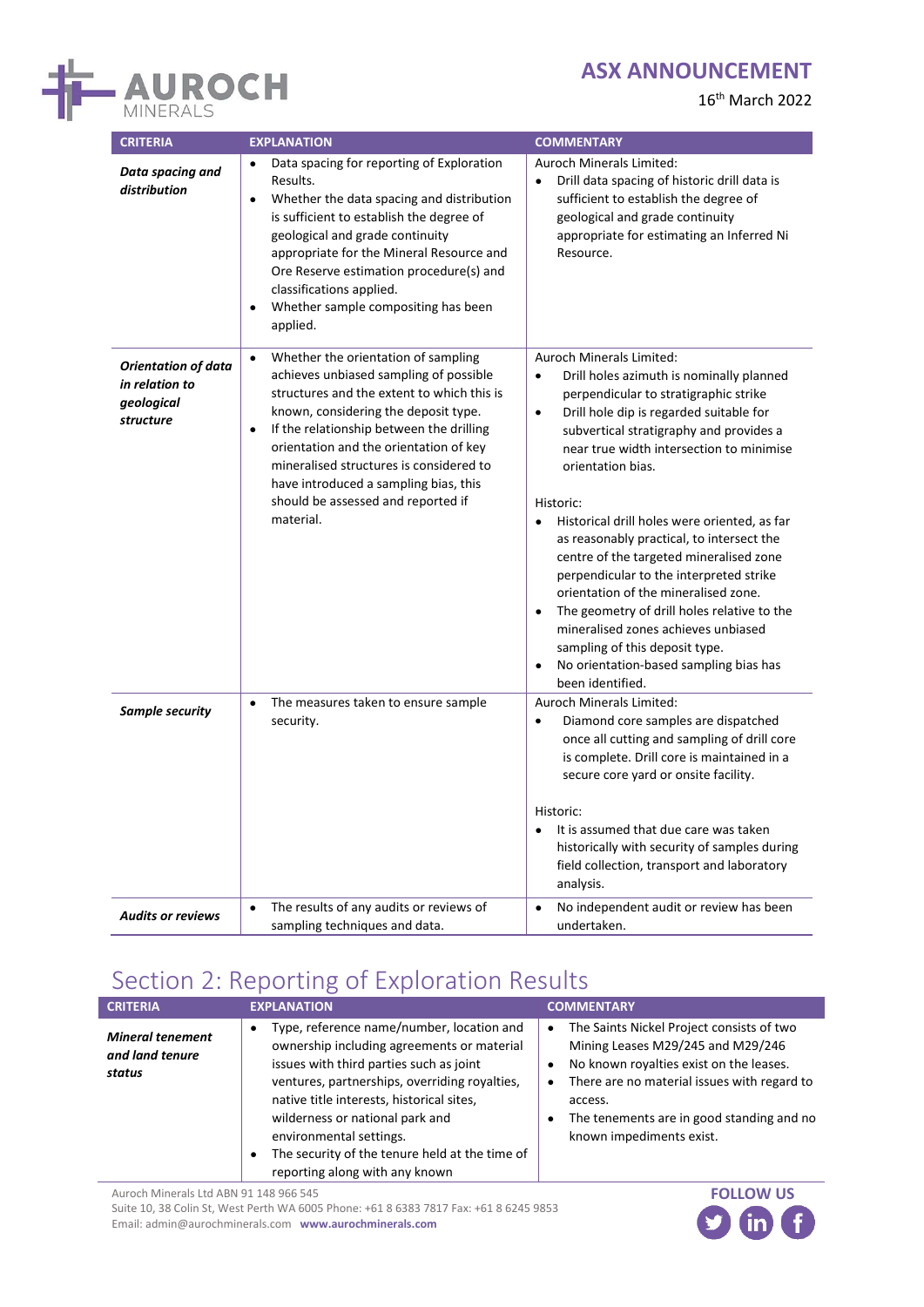

16th March 2022

| <b>CRITERIA</b>                                                               | <b>EXPLANATION</b>                                                                                                                                                                                                                                                                                                                                                                                                                                                                                                                                                                                                                                                                                                                                   | <b>COMMENTARY</b>                                                                                                                                                                                                                                                                                                                                                                                                                                 |  |
|-------------------------------------------------------------------------------|------------------------------------------------------------------------------------------------------------------------------------------------------------------------------------------------------------------------------------------------------------------------------------------------------------------------------------------------------------------------------------------------------------------------------------------------------------------------------------------------------------------------------------------------------------------------------------------------------------------------------------------------------------------------------------------------------------------------------------------------------|---------------------------------------------------------------------------------------------------------------------------------------------------------------------------------------------------------------------------------------------------------------------------------------------------------------------------------------------------------------------------------------------------------------------------------------------------|--|
|                                                                               | impediments to obtaining a licence to<br>operate in the area.<br>Acknowledgment and appraisal of                                                                                                                                                                                                                                                                                                                                                                                                                                                                                                                                                                                                                                                     |                                                                                                                                                                                                                                                                                                                                                                                                                                                   |  |
| <b>Exploration done by</b><br>other parties                                   | $\bullet$<br>exploration by other parties.                                                                                                                                                                                                                                                                                                                                                                                                                                                                                                                                                                                                                                                                                                           | At Saints previous work has been<br>$\bullet$<br>conducted by WMC Resources, Scotia<br>Nickel Ltd, Breakaway Resources and<br><b>Minotaur Gold Solutions</b><br>Data collected by these entities has been<br>reviewed in detail by Auroch.                                                                                                                                                                                                        |  |
| Geology                                                                       | Deposit type, geological setting and style of<br>$\bullet$<br>mineralisation.                                                                                                                                                                                                                                                                                                                                                                                                                                                                                                                                                                                                                                                                        | The Saints Nickel Project is regarded as an<br>$\bullet$<br>Archaean komatiite-hosted nickel sulphide<br>deposit.                                                                                                                                                                                                                                                                                                                                 |  |
| <b>Drill hole Information</b>                                                 | A summary of all information material to the<br>$\bullet$<br>understanding of the exploration results<br>including a tabulation of the following<br>information for all Material drill holes:<br>easting and northing of the drill hole<br>$\bullet$<br>collar<br>elevation or RL (Reduced Level -<br>elevation above sea level in metres) of<br>the drill hole collar<br>dip and azimuth of the hole<br>٠<br>down hole length and interception depth<br>hole length.<br>If the exclusion of this information is justified<br>$\bullet$<br>on the basis that the information is not<br>Material and this exclusion does not detract<br>from the understanding of the report, the<br>Competent Person should clearly explain<br>why this is the case. | Relevant drillhole information is included<br>$\bullet$<br>in this announcement.                                                                                                                                                                                                                                                                                                                                                                  |  |
| Data aggregation<br>methods                                                   | In reporting Exploration Results, weighting<br>$\bullet$<br>averaging techniques, maximum and/or<br>minimum grade truncations (e.g. cutting of<br>high grades) and cut-off grades are usually<br>Material and should be stated.<br>Where aggregate intercepts incorporate<br>$\bullet$<br>short lengths of high grade results and longer<br>lengths of low grade results, the procedure<br>used for such aggregation should be stated<br>and some typical examples of such<br>aggregations should be shown in detail.<br>The assumptions used for any reporting of<br>٠<br>metal equivalent values should be clearly<br>stated.                                                                                                                      | Exploration Results have been reported by<br>$\bullet$<br>using the weighted average of each sample<br>result by its corresponding interval length,<br>as is industry standard practice.<br>Grades > 0.3% Ni are used to identify nickel<br>$\bullet$<br>sulphide mineralisation in fresh rock<br>samples.<br>Top-cuts were deemed not applicable<br>considering the style of Ni mineralisation<br>Metal equivalent values have not been<br>used. |  |
| <b>Relationship between</b><br>mineralisation widths<br>and intercept lengths | These relationships are particularly<br>$\bullet$<br>important in the reporting of Exploration<br>Results.<br>If the geometry of the mineralisation with<br>$\bullet$<br>respect to the drill hole angle is known, its<br>nature should be reported.<br>If it is not known and only the down hole<br>$\bullet$<br>lengths are reported, there should be a clear<br>statement to this effect (e.g. 'down hole<br>length, true width not known').                                                                                                                                                                                                                                                                                                      | Most drill holes are orthogonal to the<br>$\bullet$<br>orientation of stratigraphy and<br>mineralisation.                                                                                                                                                                                                                                                                                                                                         |  |
| <b>Diagrams</b>                                                               | Appropriate maps and sections (with scales)<br>$\bullet$<br>and tabulations of intercepts should be<br>included for any significant discovery being                                                                                                                                                                                                                                                                                                                                                                                                                                                                                                                                                                                                  | Relevant diagrams have been included<br>$\bullet$<br>within the announcement.                                                                                                                                                                                                                                                                                                                                                                     |  |